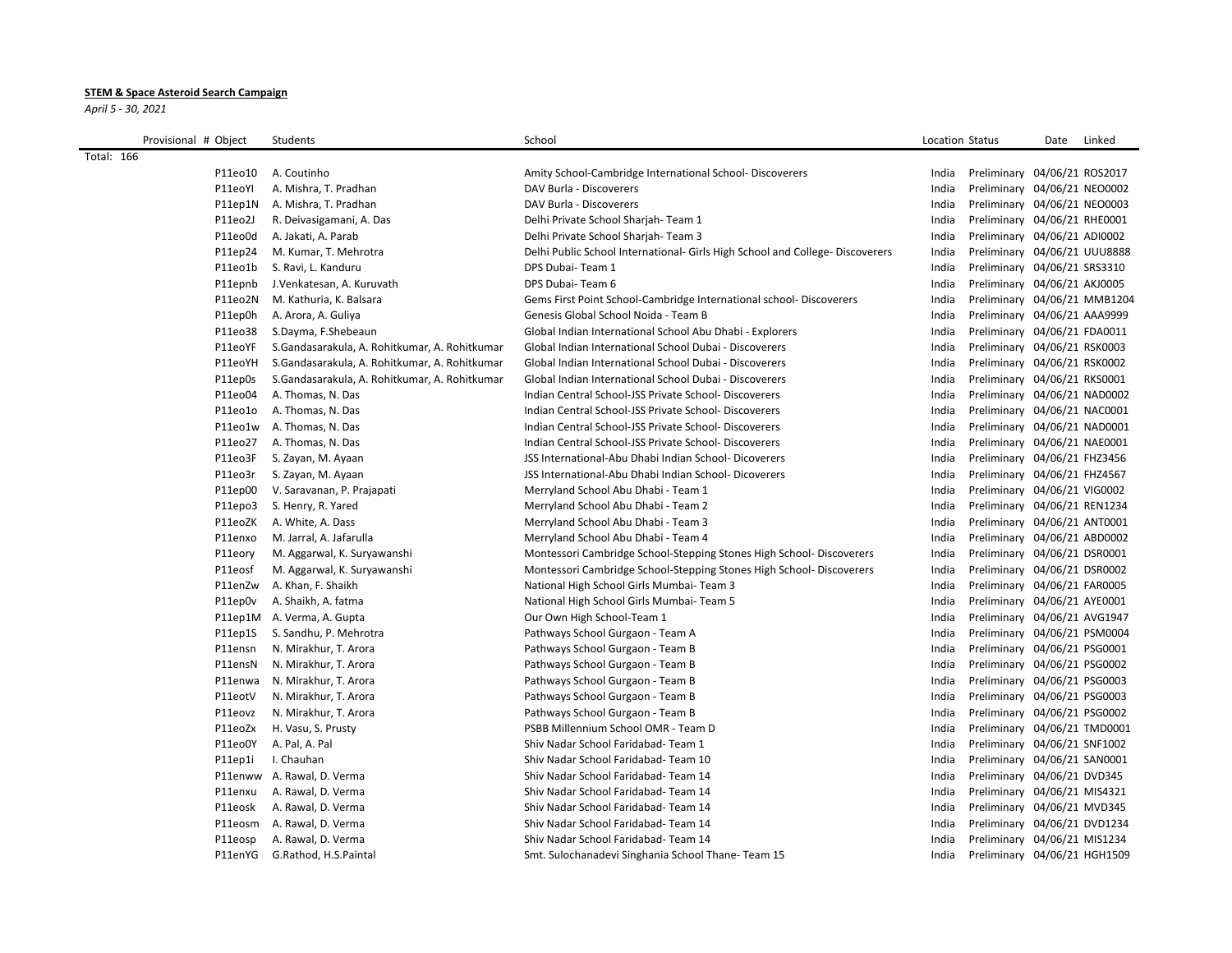| P11eo1Z | N. Gopinath, A. Wadia  |
|---------|------------------------|
| P11eoWm | P. Hinge, J. Patil     |
| P11eoWz | O. Amrujkar, V. Bhoir  |
| P11eoWP | Y.Bhasein, A.Ramdas    |
| P11enDF | A. Magadum, T. Wani    |
| P11eoYe | A. Banerjee, R. Bagchi |
| P11eoZO | A. Banerjee, R. Bagchi |
| P11epmY | A. Dalvi, K. Sharma    |
| P11eo1P | A. tenorio, J. pinto   |
| P11eo1u | R. Tripathy, A. Suresh |

| P11exWH | A. Arora, A. Guliya        |
|---------|----------------------------|
| P11ey7x | A. Arora, A. Guliya        |
| P11ey75 | M. Aggarwal, K. Suryawansh |
| P11ey88 | I. Rajput, U. Khan         |
| P11exCi | S. Sandhu, P. Mehrotra     |
| P11ewrs | N. Mirakhur, T. Arora      |
| P11exWG | A. Pal, A. Pal             |
| P11exXu | I. Chauhan                 |
| P11ewg3 | A. Rawal, D. Verma         |
| P11ewgb | A. Rawal, D. Verma         |
| P11exWy | A. balyan, A. balyan       |
| P11ey7Q | K. Chadha, R. Garg         |
| P11ey6M | B. Dedhia, J. Pasad        |
| P11ey71 | T. Vora, T. Luktuke        |
| P11ewkB | A. Agarwal, A. Mainkar     |
| P11exWu | H. Singhi, M. Dalvi        |
| P11exW9 | P. Hinge, J. Patil         |
| P11ey6S | P. Hinge, J. Patil         |
| P11exWE | A. Dalvi, K. Sharma        |
| P11ey1c | M. Sawant, R.Shah          |
| P11exX6 | T. Singhal, A. Sharma      |
|         |                            |

Smt. Sulochanadevi Singhania School Thane- Team 18 India Preliminary 04/06/21 ALA1121 Smt. Sulochanadevi Singhania School Thane- Team 23 India Preliminary 04/06/21 JPH1000 Smt. Sulochanadevi Singhania School Thane- Team 24 India Preliminary 04/06/21 OJA2007 Smt. Sulochanadevi Singhania School Thane- Team 25 India Preliminary 04/06/21 DAB7777 Smt. Sulochanadevi Singhania School Thane- Team 3 India Preliminary 04/06/21 ANE0001 Smt. Sulochanadevi Singhania School Thane- Team 4 India Preliminary 04/06/21 RSB2506 Smt. Sulochanadevi Singhania School Thane- Team 4 India Preliminary 04/06/21 ABR2006 Smt. Sulochanadevi Singhania School Thane- Team 7 **India Preliminary 04/06/21 CUM4200** P21. St.Mary's Catholic High School Dubai- Team 2 India Preliminary 04/06/21 TGI0987 Philam High School Dubai- Team 2 **Indian High School Dubai- Team 2** India Preliminary 04/06/21 LMN1234

Genesis Global School Noida - Team B Genesis Global School Noida - Team B Montessori Cambridge School-Stepping Stones High School-Discoverers National High School Girls Mumbai- Team 4 Pathways School Gurgaon - Team A Pathways School Gurgaon - Team B Shiv Nadar School Faridabad- Team 1 Shiv Nadar School Faridabad- Team 10 Shiv Nadar School Faridabad- Team 14 Shiv Nadar School Faridabad- Team 14 Shiv Nadar School Faridabad- Team 5 Shiv Nadar School Faridabad- Team 7 Smt. Sulochanadevi Singhania School Thane- Team 10 Smt. Sulochanadevi Singhania School Thane- Team 11 Smt. Sulochanadevi Singhania School Thane- Team 12 Smt. Sulochanadevi Singhania School Thane- Team 16 Smt. Sulochanadevi Singhania School Thane- Team 23 Smt. Sulochanadevi Singhania School Thane- Team 23 Smt. Sulochanadevi Singhania School Thane- Team 7 Smt. Sulochanadevi Singhania School Thane- Team 9 Vidya Valley School Pune - Discoverers

P11eDx0 R. Mane, S. Singh School Al Wadi Al Kabir- Team 1 and the Undian Preliminary 04/08/21 RIS0026 P11eDwi S. Shah, A. Gupta **R Nickel R N Podar School- Discoverers** Chronic Communications and Preliminary 04/08/21 SSG0777 P11eBHv A. Agarwal, A. Mainkar Smt. Sulochanadevi Singhania School Thane- Team 12 India Preliminary 04/08/21 ASH0003 P11eBJo A. Agarwal, A. Mainkar Smt. Sulochanadevi Singhania School Thane- Team 12 India Preliminary 04/08/21 ASH0001 P11eCyk P. Hinge, J. Patil Smt. Sulochanadevi Singhania School Thane- Team 23 India Preliminary 04/08/21 JPH5000

| P11eKtD A. Jain, N. Ravisankar                        | DPS Dubai-Team 2                                       |  | India Preliminary 04/09/21 NAY3004 |
|-------------------------------------------------------|--------------------------------------------------------|--|------------------------------------|
| P11eKw9 A. Kuruvath                                   | DPS Dubai-Team 6                                       |  | India Preliminary 04/09/21 AAK0011 |
| P11eKzb N. Yadav, S. Sehawat                          | G.D. Goenka Public School Jhajjar-Team C               |  | India Preliminary 04/09/21 MSM3021 |
| P11eKVZ A. Ved. K. Karthik                            | Gems New Millennium School-Team 1                      |  | India Preliminary 04/09/21 AKG0014 |
| P11eKrD S.Gandasarakula, A. Rohitkumar, A. Rohitkumar | Global Indian International School Dubai - Discoverers |  | India Preliminary 04/09/21 RSK0010 |
| P11eKxZ S.Gandasarakula, A. Rohitkumar, A. Rohitkumar | Global Indian International School Dubai - Discoverers |  | India Preliminary 04/09/21 RSK0011 |
| P11eKwN R. Mane, S. Singh                             | Indian School Al Wadi Al Kabir- Team 1                 |  | India Preliminary 04/09/21 RIS0052 |
|                                                       |                                                        |  |                                    |

| India | Preliminary | 04/07/21 XXX1234 |                  |
|-------|-------------|------------------|------------------|
| India | Preliminary | 04/07/21         | AAA1234          |
| India | Preliminary | 04/07/21         | <b>DSR0008</b>   |
| India | Preliminary | 04/07/21         | IRT0017          |
| India | Preliminary | 04/07/21         | <b>PSM0004</b>   |
| India | Preliminary | 04/07/21         | PSG0003          |
| India | Preliminary | 04/07/21         | SNF1003          |
| India | Preliminary | 04/07/21         | PJA1981          |
| India | Preliminary | 04/07/21         | MIS1234          |
| India | Preliminary | 04/07/21         | DIV1234          |
| India | Preliminary | 04/07/21 SNF5004 |                  |
| India | Preliminary | 04/07/21 SNF7002 |                  |
| India | Preliminary | 04/07/21 JAS0026 |                  |
| India | Preliminary |                  | 04/07/21 TAN0001 |
| India | Preliminary | 04/07/21 ARS0012 |                  |
| India | Preliminary |                  | 04/07/21 AMH2138 |
| India | Preliminary | 04/07/21 JPH3000 |                  |
| India | Preliminary | 04/07/21 JPH2000 |                  |
| India | Preliminary | 04/07/21 KRP1234 |                  |
| India | Preliminary | 04/07/21         | MAS1111          |
| India | Preliminary | 04/07/21 TAV0002 |                  |
|       |             |                  |                  |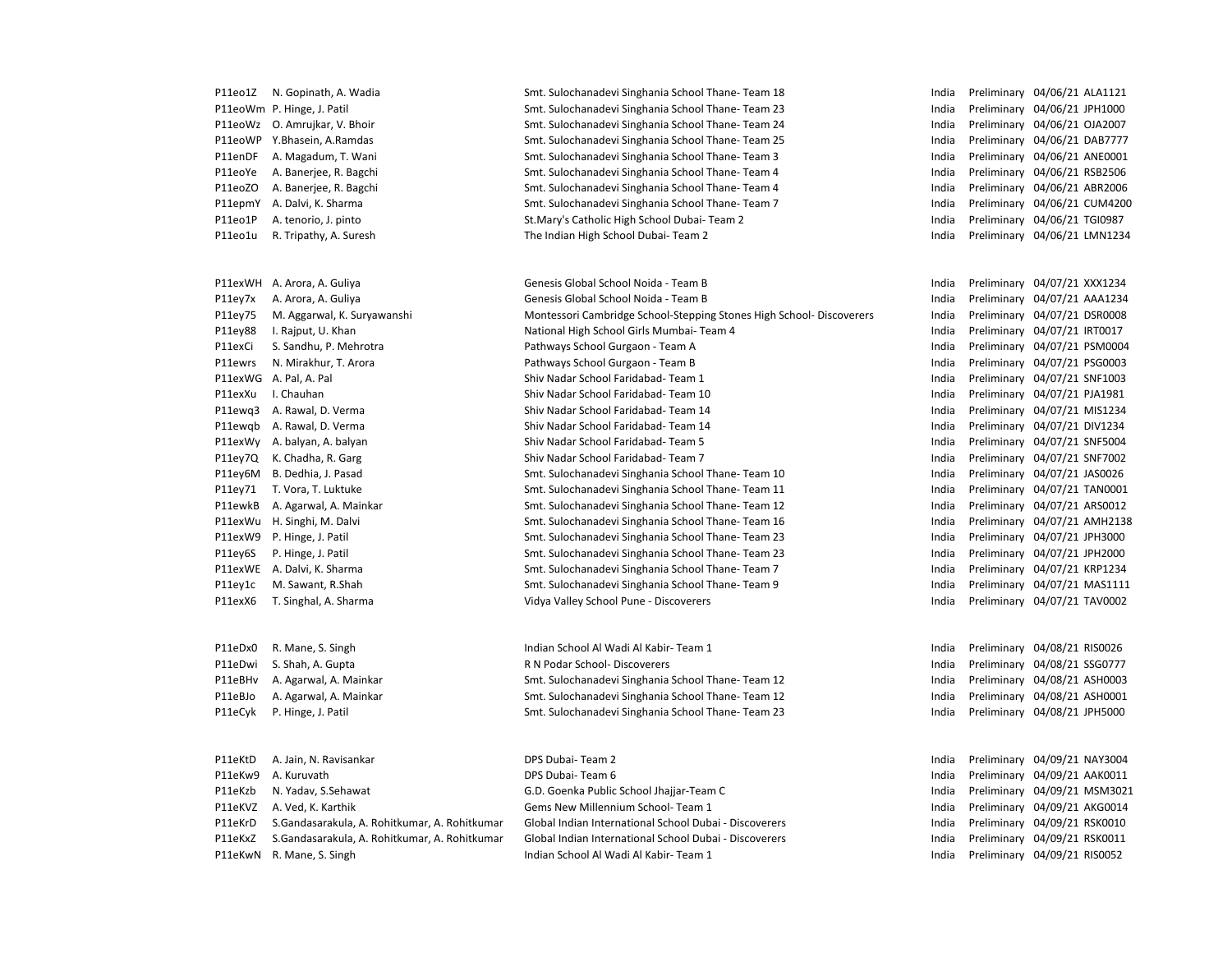| P11eKvL            | S. Zayan, M. Ayaan                                        | JSS International-Abu Dhabi Indian School- Dicoverers                                         | India          | Preliminary 04/09/21 FHZ1223                                 |
|--------------------|-----------------------------------------------------------|-----------------------------------------------------------------------------------------------|----------------|--------------------------------------------------------------|
| P11eKUC            | M. Jarral, A. Jafarulla                                   | Merryland School Abu Dhabi - Team 4                                                           | India          | Preliminary 04/09/21 MYR1234                                 |
| P11eKus            | I. Rajput, U. Khan                                        | National High School Girls Mumbai- Team 4                                                     | India          | Preliminary 04/09/21 IRT0032                                 |
| P11eKUw            | A. Shaikh, A. fatma                                       | National High School Girls Mumbai-Team 5                                                      | India          | Preliminary 04/09/21 AYE2807                                 |
| P11eKVI            | A. Shaikh, A. fatma                                       | National High School Girls Mumbai- Team 5                                                     | India          | Preliminary 04/09/21 ARS1287                                 |
| P11eKyD            | S. Sandhu, P. Mehrotra                                    | Pathways School Gurgaon - Team A                                                              | India          | Preliminary 04/09/21 PSM0012                                 |
| P11eKyT            | S. Sandhu, P. Mehrotra                                    | Pathways School Gurgaon - Team A                                                              | India          | Preliminary 04/09/21 PSM0014                                 |
| P11eKy2            | Y. Garg, S. Rajput                                        | Shiv Nadar School Faridabad- Team 13                                                          | India          | Preliminary 04/09/21 SNF1310                                 |
| P11eKVB            | J. Ahluwalia, S. Arora                                    | Shiv Nadar School Faridabad- Team 3                                                           | India          | Preliminary 04/09/21 SNS1605                                 |
| P11eKVO            | J. Ahluwalia, S. Arora                                    | Shiv Nadar School Faridabad- Team 3                                                           | India          | Preliminary 04/09/21 SNS0516                                 |
| P11eKvH            | A. balyan, A. balyan                                      | Shiv Nadar School Faridabad- Team 5                                                           | India          | Preliminary 04/09/21 SNF5012                                 |
| P11eKxc            | K. Chadha, R. Garg                                        | Shiv Nadar School Faridabad- Team 7                                                           | India          | Preliminary 04/09/21 SNF7004                                 |
| P11eKy3            | B. Dedhia, J. Pasad                                       | Smt. Sulochanadevi Singhania School Thane- Team 10                                            | India          | Preliminary 04/09/21 BEL0063                                 |
| P11eKwa            | A. Gaggar                                                 | Smt. Sulochanadevi Singhania School Thane-Team 22                                             | India          | Preliminary 04/09/21 RAM2008                                 |
| P11eKxL            | A. Gaggar                                                 | Smt. Sulochanadevi Singhania School Thane-Team 22                                             | India          | Preliminary 04/09/21 RAM2009                                 |
| P11eKuf            | O. Amrujkar, V. Bhoir                                     | Smt. Sulochanadevi Singhania School Thane-Team 24                                             | India          | Preliminary 04/09/21 OBN2091                                 |
| P11eKV5            | A. Magadum, T. Wani                                       | Smt. Sulochanadevi Singhania School Thane- Team 3                                             | India          | Preliminary 04/09/21 TAN1044                                 |
| P11eKlf            | A. tenorio, J. pinto                                      | St.Mary's Catholic High School Dubai-Team 2                                                   | India          | Preliminary 04/09/21 MNF1435                                 |
|                    |                                                           |                                                                                               |                |                                                              |
|                    |                                                           |                                                                                               |                |                                                              |
| P11eUt5            | N. Jyothi, A. Raman                                       | Ambassador School-Indian High School- Discoverers                                             | India          | Preliminary 04/10/21 HIL9087                                 |
| P11eUu7            | N. Jyothi, A. Raman                                       | Ambassador School-Indian High School- Discoverers                                             | India          | Preliminary 04/10/21 KIJ2039                                 |
| P11eU4s            | A. JainKumar, A. Kumar                                    | Bharatiya Vidya Bhavan Indian Educational School Kuwait-Team 2                                | India          | Preliminary 04/10/21 ADV5678                                 |
| P11eU6N            | A. Mishra, T. Pradhan                                     | DAV Burla - Discoverers                                                                       | India          | Preliminary 04/10/21 NEO0009                                 |
| P11eU9S            | A. Mishra, T. Pradhan                                     | DAV Burla - Discoverers                                                                       | India          | Preliminary 04/10/21 LEO0007                                 |
| P11eU4G            | A. Jakati, A. Parab                                       | Delhi Private School Sharjah-Team 3                                                           | India          | Preliminary 04/10/21 ADI0012                                 |
| P11eUjV            | A. Jakati, A. Parab                                       | Delhi Private School Sharjah-Team 3                                                           | India          | Preliminary 04/10/21 ADI0014                                 |
| P11eUIG            | M. Kathuria                                               | Gems First Point School-Cambridge International school- Discoverers                           | India          | Preliminary 04/10/21 MMB2704                                 |
| P11eU6f            | A. Ved, K. Karthik                                        | Gems New Millennium School- Team 1                                                            | India          | Preliminary 04/10/21 AKG0016                                 |
| P11eU9F            | A. Anand, A. Bansal                                       | Genesis Global School Noida - Team A                                                          | India          | Preliminary 04/10/21 BAA0022                                 |
| P11eU9r            | A. Anand, A. Bansal                                       | Genesis Global School Noida - Team A                                                          | India<br>India | Preliminary 04/10/21 ABE2604                                 |
| P11eU2H<br>P11eUkl | S.Dayma, F.Shebeaun                                       | Global Indian International School Abu Dhabi - Explorers                                      | India          | Preliminary 04/10/21 BOB1273                                 |
|                    | S.Dayma, F.Shebeaun                                       | Global Indian International School Abu Dhabi - Explorers                                      |                | Preliminary 04/10/21 AVX0069                                 |
| P11eU5W            | S.Gandasarakula, A. Rohitkumar, A. Rohitkumar             | Global Indian International School Dubai - Discoverers<br>Merryland School Abu Dhabi - Team 4 | India          | Preliminary 04/10/21 RSK0019                                 |
| P11eU7t<br>P11eUuF | M. Jarral, A. Jafarulla<br>M. Jarral, A. Jafarulla        | Merryland School Abu Dhabi - Team 4                                                           | India<br>India | Preliminary 04/10/21 ADD2154<br>Preliminary 04/10/21 AKL4567 |
| P11eU5I            |                                                           | Montessori Cambridge School-Stepping Stones High School- Discoverers                          | India          | Preliminary 04/10/21 KAB1000                                 |
| P11eU3u            | M. Aggarwal, K. Suryawanshi                               |                                                                                               | India          |                                                              |
| P11eUv8            | A. Khan, F. Shaikh<br>A. Verma, A. Gupta                  | National High School Girls Mumbai- Team 3<br>Our Own High School-Team 1                       | India          | Preliminary 04/10/21 FAR0000<br>Preliminary 04/10/21 AVG7480 |
| P11eUuB            | M. Arya, S. Rithanya                                      | PSBB Millennium School OMR - Team A                                                           | India          | Preliminary 04/10/21 ARM0002                                 |
| P11eU3r            | S. Shah, A. Gupta                                         | R N Podar School- Discoverers                                                                 | India          | Preliminary 04/10/21 AGS1928                                 |
| P11eU5s            | A. Bhandari, R. Bhagoria                                  | Shiv Nadar School Faridabad- Team 11                                                          | India          | Preliminary 04/10/21 RAC0710                                 |
|                    | P11eU7M A. Bhandari, R. Bhagoria                          | Shiv Nadar School Faridabad- Team 11                                                          | India          | Preliminary 04/10/21 GAG0886                                 |
| P11eU98            |                                                           | Shiv Nadar School Faridabad- Team 13                                                          | India          |                                                              |
| P11eU0X            | Y. Garg, S. Rajput<br>M. Harsana, P. Agnihotri, S. Taneja | Shiv Nadar School Faridabad- Team 16                                                          | India          | Preliminary 04/10/21 SNF1311<br>Preliminary 04/10/21 TMS0021 |
| P11eU56            | M. Harsana, P. Agnihotri, S. Taneja                       | Shiv Nadar School Faridabad- Team 16                                                          | India          | Preliminary 04/10/21 THS0021                                 |
| P11eUkw            | M. Harsana, P. Agnihotri, S. Taneja                       | Shiv Nadar School Faridabad- Team 16                                                          | India          | Preliminary 04/10/21 TMS0020                                 |
| P11eUub            | M. Harsana, P. Agnihotri, S. Taneja                       | Shiv Nadar School Faridabad-Team 16                                                           | India          | Preliminary 04/10/21 THS0022                                 |
| P11eU3x            | A. balyan, A. balyan                                      | Shiv Nadar School Faridabad- Team 5                                                           | India          | Preliminary 04/10/21 SNF5011                                 |
|                    |                                                           |                                                                                               |                |                                                              |